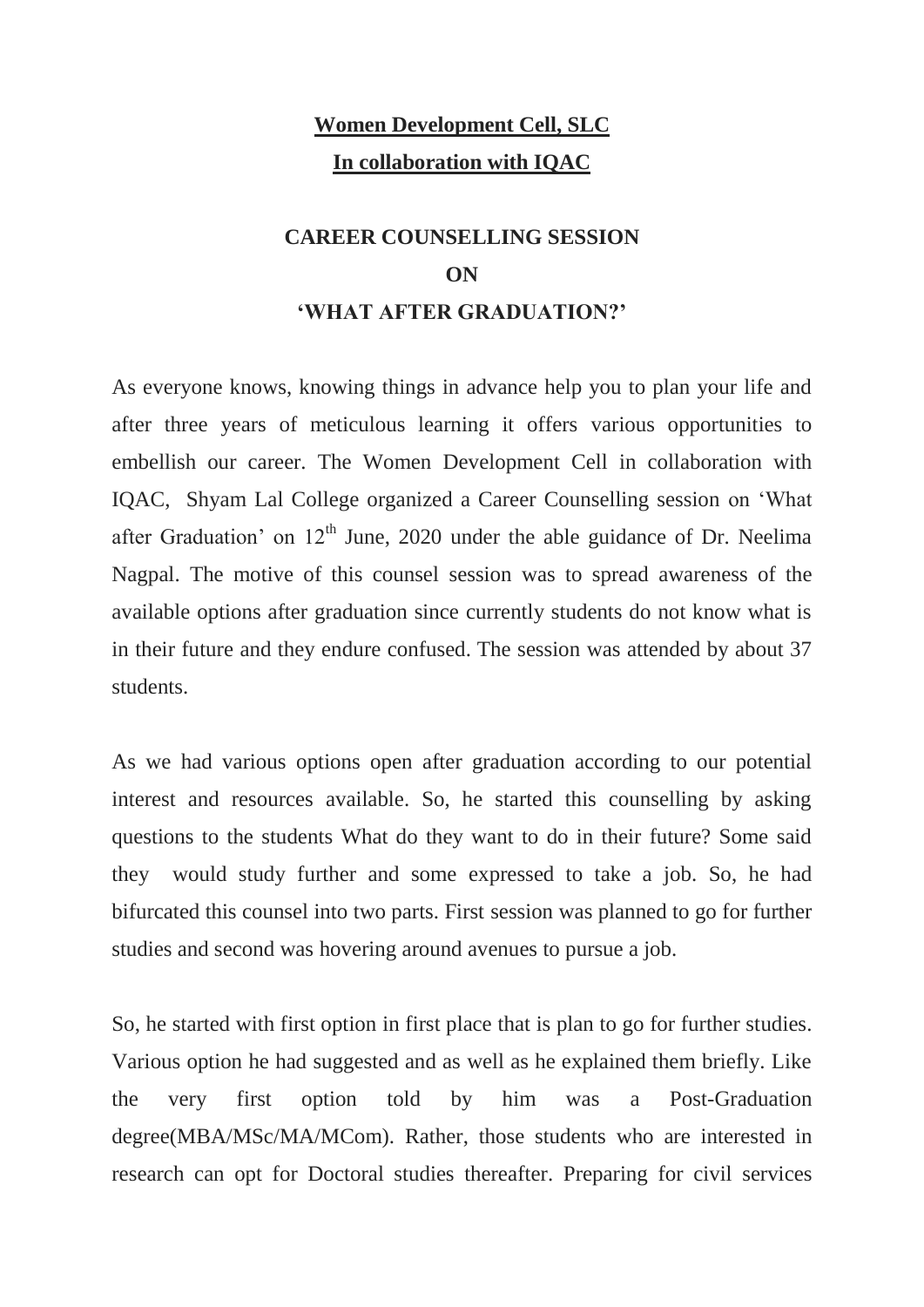exam is also a much-foreseen path chased by many. Then, we have CA, CS, ICWA, as professional courses whose foundation level examination is exempt if enrolled with a Degree. They are the choice of most of the commerce graduates as they provide a promising career once they have crossed over the exams. Since, there is no need to take the foundation exam as we can get a direct entry and it's level 2 on the basis of our B.Com degree, it is also a commonly opted career path. Next option we have CRISIL certified Analyst, it provides students with live projects on various Research and Analysis subjects and being a professional course it offers a handsome earning option. Also the fees for the program are comparatively underpriced. Then he had come to actuarial science. This is relatively a difficult course; it includes subject related to risk analysis and it lands after successful completion mostly in the finance and Insurance sector. So, it requires high mathematical and statistical skills. Then, MBA student should be thinking about in what subject they want to get specialization in their MBA even before filling its application form. Then, he had come to the chartered financial analyst(CFA). Generally, the duration of CFA course is 2.5 year and it is designed to cover and certify the competence and integrity of financial analyst. So, these are still more options which has been offered in the academic world.

With all the rounds of discussions, it was concluded that first identify the marketability of the course and your interest area in the relevant field. Never attempt to run a rat-race when the destination is same, cherishing your journey is equally crucial, may be most important. The session ended with a vote of thanks and looking forward to more such sessions.